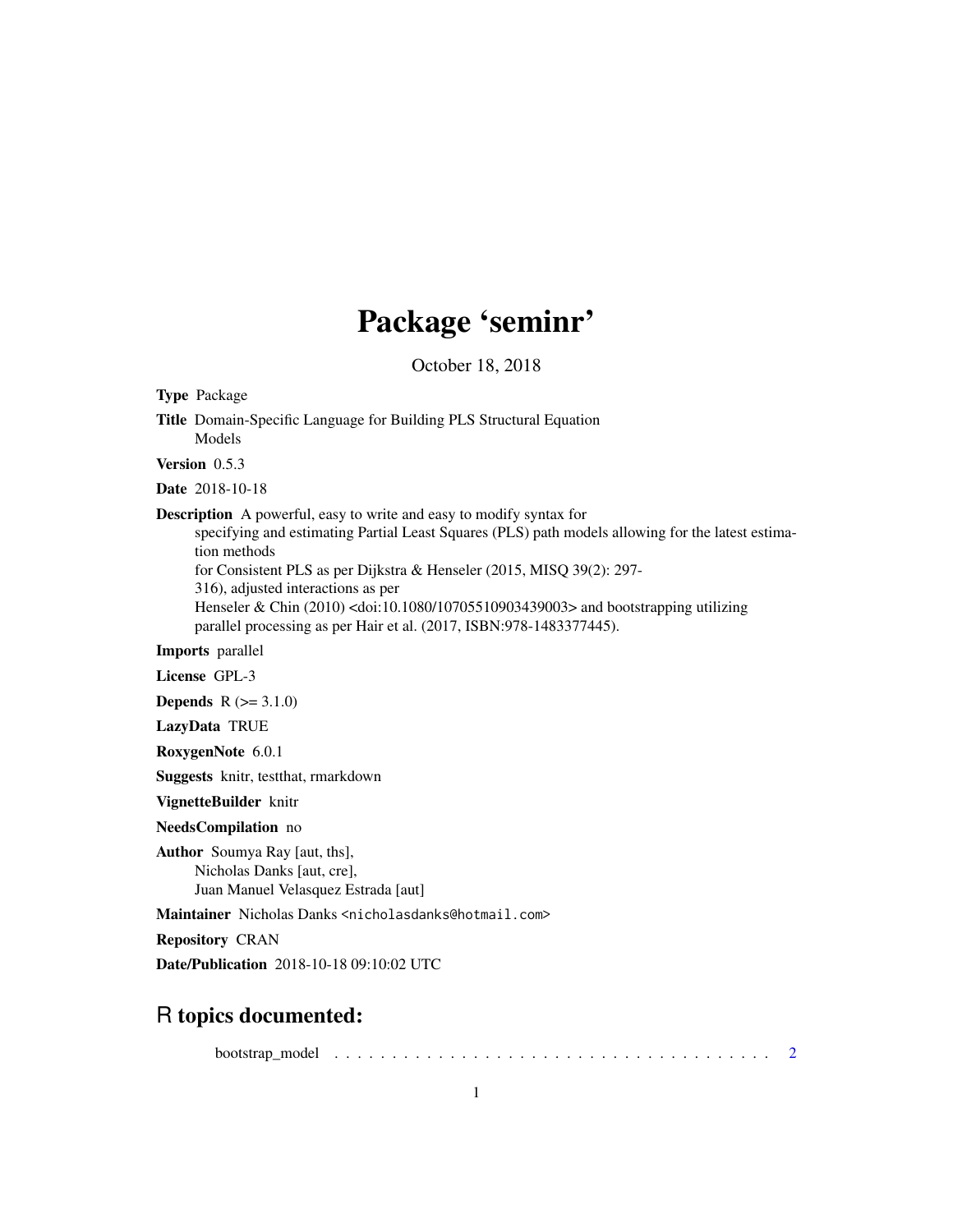<span id="page-1-0"></span>

|       |        | - 5 |
|-------|--------|-----|
|       |        |     |
|       |        |     |
|       |        |     |
|       |        |     |
|       |        |     |
|       | mode B |     |
|       |        |     |
|       |        |     |
|       |        |     |
|       |        |     |
|       |        |     |
|       |        |     |
|       |        |     |
|       |        |     |
|       |        |     |
|       |        |     |
|       |        |     |
| Index |        | 22  |

<span id="page-1-1"></span>bootstrap\_model *seminr bootstrap\_model Function*

#### Description

The seminr package provides a natural syntax for researchers to describe PLS structural equation models. seminr is compatible with simplePLS. bootstrap\_model provides the verb for bootstrapping a pls model from the model parameters and data.

#### Usage

```
bootstrap_model(seminr_model, nboot = 500, cores = NULL, seed = NULL, ...)
```
#### Arguments

| seminr_model | A fully estimated model with associated data, measurement model and structural<br>model                                                 |
|--------------|-----------------------------------------------------------------------------------------------------------------------------------------|
| nboot        | A parameter specifying the number of bootstrap iterations to perform, default<br>value is 500. If 0 then no bootstrapping is performed. |
| cores        | A parameter specifying the maximum number of cores to use in the paralleliza-<br>tion.                                                  |
| seed         | A parameter to specify the seed for reproducibility of results. Default is NULL.                                                        |
| $\ddots$     | A list of parameters passed on to the estimation method (e.g., simplePLS).                                                              |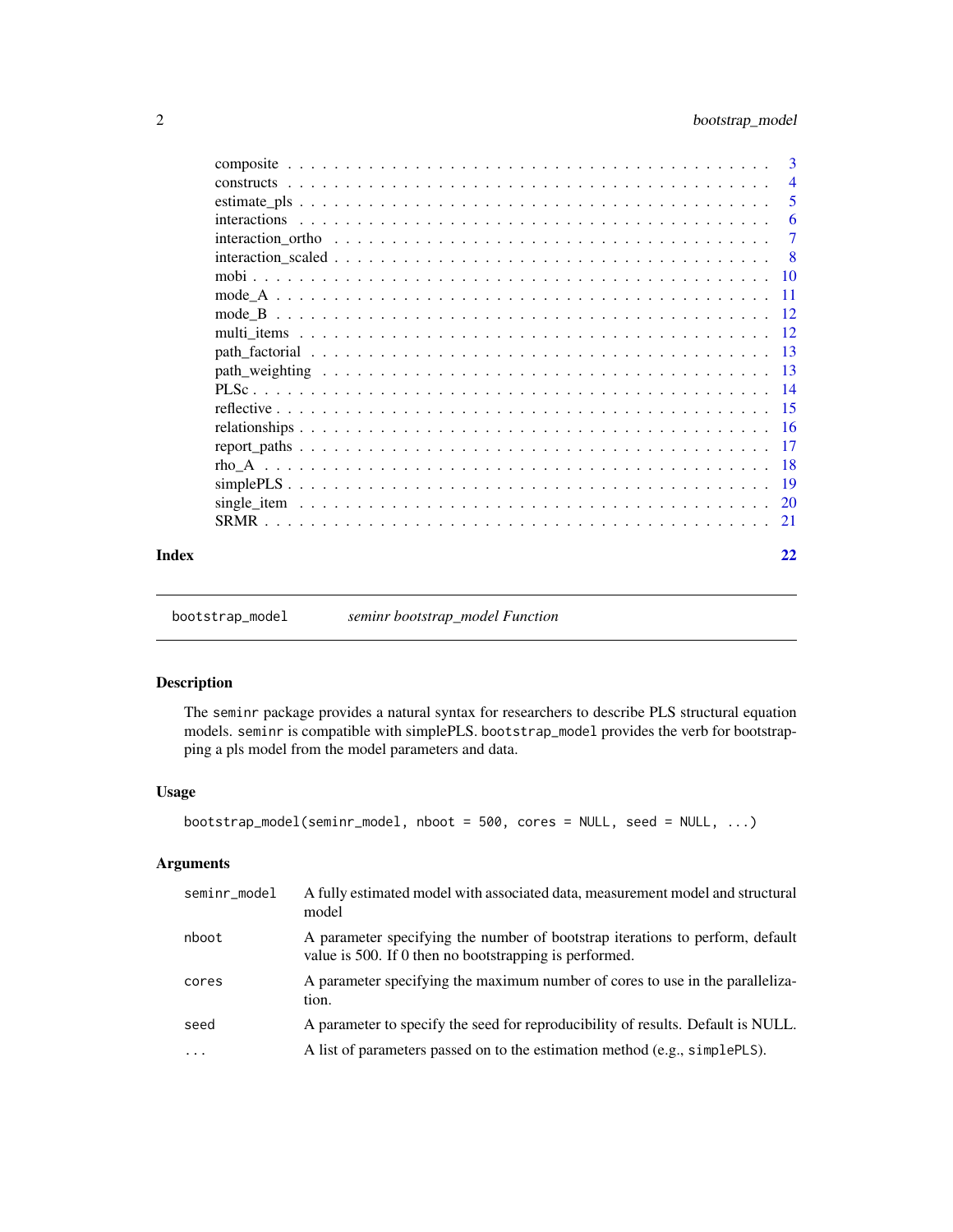#### <span id="page-2-0"></span>composite 3

#### References

Hair, J. F., Hult, G. T. M., Ringle, C. M., and Sarstedt, M. (2017). A Primer on Partial Least Squares Structural Equation Modeling (PLS-SEM), 2nd Ed., Sage: Thousand Oaks.

#### See Also

[relationships](#page-15-1) [constructs](#page-3-1) [paths](#page-15-2) [interactions](#page-5-1)

#### Examples

```
data(mobi)
# seminr syntax for creating measurement model
mobi_mm <- constructs(
  composite("Image", multi_items("IMAG", 1:5)),
  composite("Expectation", multi_items("CUEX", 1:3)),<br>composite("Value", multi_items("PERV", 1:2)),
                             multi_items("PERV", 1:2)),
  composite("Satisfaction", multi_items("CUSA", 1:3))
)
# interaction constructs must be created after the measurement model is defined
mobi_xm <- interactions(
  interaction_ortho("Image", "Expectation"),
  interaction_ortho("Image", "Value")
\lambda# structural model: note that name of the interactions construct should be
# the names of its two main constructs joined by a '.' in between.
mobi_sm <- relationships(
  paths(to = "Satisfaction",
        from = c("Image", "Expectation", "Value",
                  "Image*Expectation", "Image*Value"))
)
seminr_model <- estimate_pls(data = mobi,
                              measurement_model = mobi_m,interactions = mobi_xm,
                              structural_model = mobi_sm)
# Load data, assemble model, and bootstrap using simplePLS
boot_seminr_model <- bootstrap_model(seminr_model = seminr_model,
                                       nboot = 50, cores = 2, seed = NULL)
summary(boot_seminr_model)
```
<span id="page-2-1"></span>composite *Composite construct measurement model specification*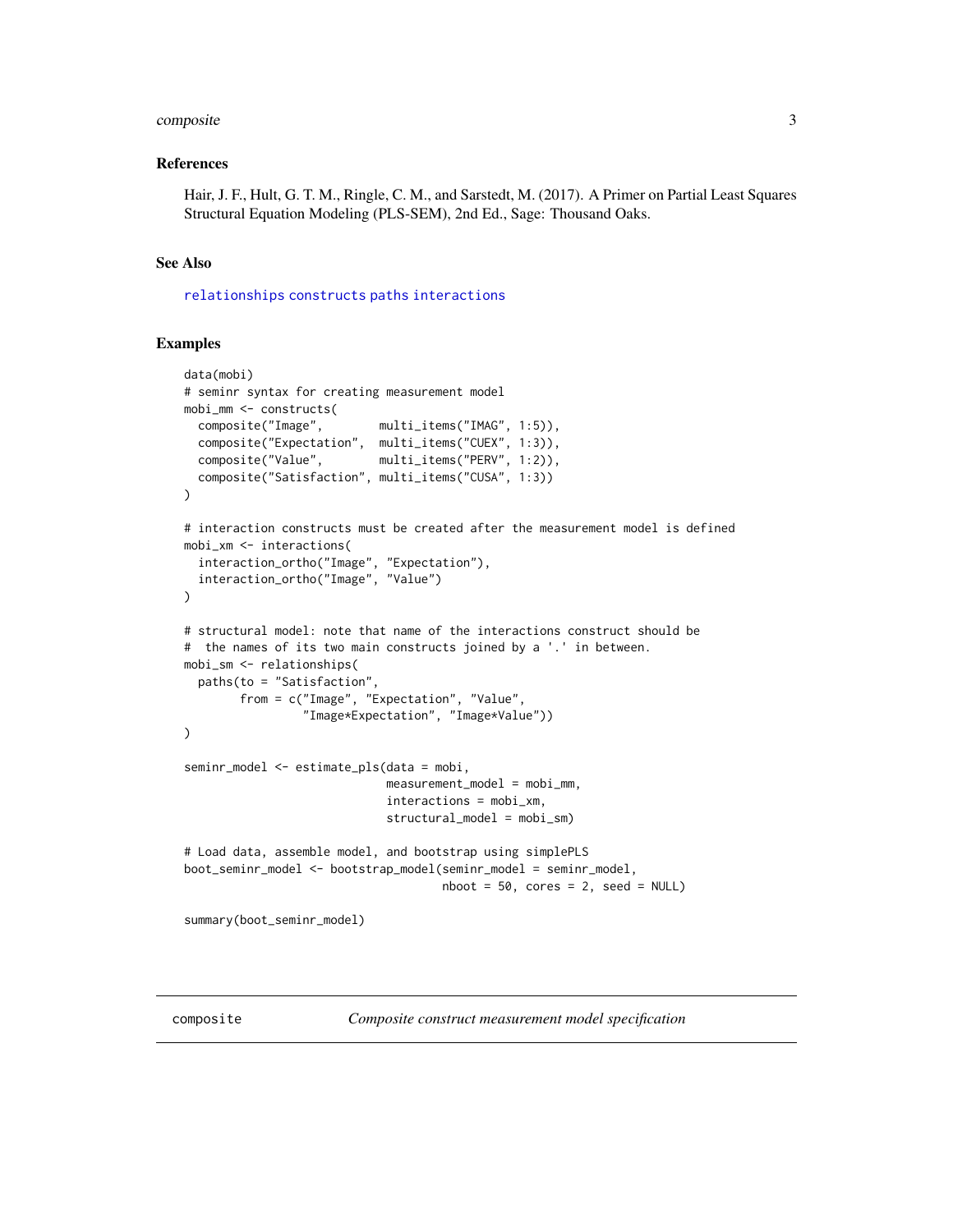<span id="page-3-0"></span>composite creates the composite measurement model matrix for a specific construct, specifying the relevant items of the construct and assigning the relationship of either correlation weights (Mode A) or regression weights (Mode B).

#### Usage

```
composite(construct_name, item_names,weights = correlation_weights)
```
#### Arguments

| construct_name of construct |                                                                                                                                                                                                                                                               |
|-----------------------------|---------------------------------------------------------------------------------------------------------------------------------------------------------------------------------------------------------------------------------------------------------------|
| item_names                  | returned by the multi_items or single_item functions                                                                                                                                                                                                          |
| weights                     | is the relationship between the construct and its items. This can be specified<br>as correlation_weights or mode_A for correlation weights (Mode A) or as<br>regression_weights or mode_B for regression weights (Mode B). Default is<br>correlation weights. |

#### Details

This function conveniently maps composite defined measurement items to a construct and is estimated using PLS.

#### See Also

See [constructs](#page-3-1), [reflective](#page-14-1)

#### Examples

```
mobi_mm <- constructs(
 composite("Image", multi_items("IMAG", 1:5), weights = correlation_weights),
 composite("Expectation", multi_items("CUEX", 1:3), weights = mode_A),
 composite("Quality", multi_items("PERQ", 1:7), weights = regression_weights),
 composite("Value", multi_items("PERV", 1:2), weights = mode_B)
)
```
constructs *Measurement functions*

#### Description

constructs creates the constructs from measurement items by assigning the relevant items to each construct and specifying reflective or formative (composite/causal) measurement models

#### Usage

constructs(...)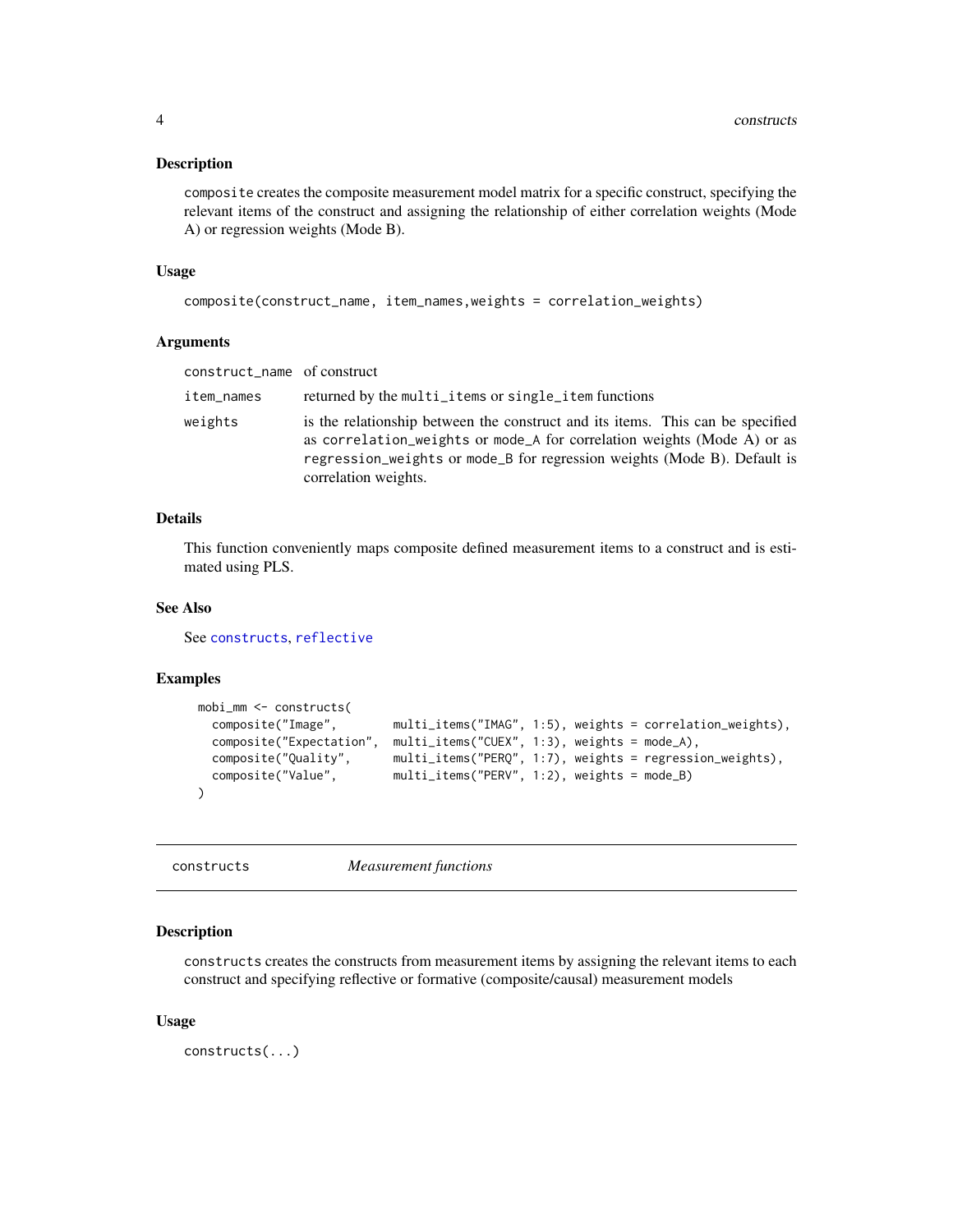#### <span id="page-4-0"></span>estimate\_pls 5

#### Arguments

... Comma separated list of the construct variable measurement specifications, as generated by the reflective(), or composite() methods.

#### Details

This function conveniently maps measurement items to constructs using root name, numbers, and affixes with explicit definition of formative or reflective relationships

#### See Also

See [composite](#page-2-1), [reflective](#page-14-1)

#### Examples

```
mobi_mm <- constructs(
                           multi_items("IMAG", 1:5)),
 reflective("Expectation", multi_items("CUEX", 1:3)),
  reflective("Quality", multi_items("PERQ", 1:7)),
  reflective("Value", multi_items("PERV", 1:2)),
 reflective("Satisfaction", multi_items("CUSA", 1:3)),
 reflective("Complaints", single_item("CUSCO")),
 reflective("Loyalty", multi_items("CUSL", 1:3))
\lambda
```
<span id="page-4-1"></span>estimate\_pls *seminr estimate\_pls() function*

#### Description

The seminr package provides a natural syntax for researchers to describe PLS structural equation models. seminr is compatible with semPLS, simplePLS and matrixPLS, meaning that once a model is specified, it can be used across models for comparison.

#### Usage

```
estimate_pls(data, measurement_model, interactions=NULL, structural_model,
             inner_weights = path_weighting)
```
#### Arguments

| data              | A data frame containing the indicator measurement data.                                                                                                 |
|-------------------|---------------------------------------------------------------------------------------------------------------------------------------------------------|
| measurement_model |                                                                                                                                                         |
|                   | A source-to-target matrix representing the outer/measurement model, generated<br>by constructs.                                                         |
| interactions      | An object of type interactions as generated by the interactions method.<br>Default setting is NULL and can be excluded for models with no interactions. |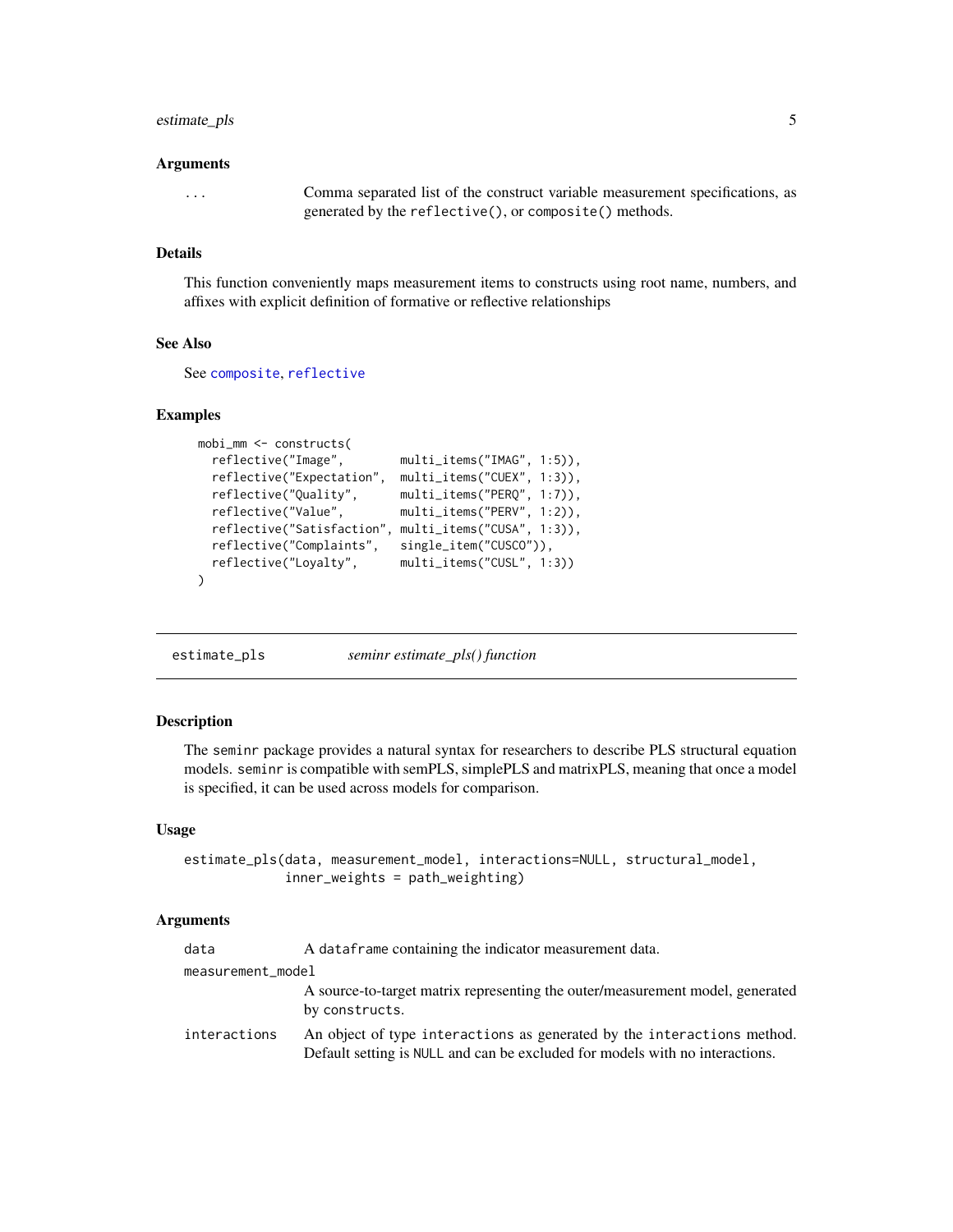<span id="page-5-0"></span>**6** interactions **implements implements implements implements implements implements implements implements implements implements implements implements implements implements implements implement** 

| structural_model |                                                                                                                                         |
|------------------|-----------------------------------------------------------------------------------------------------------------------------------------|
|                  | A source-to-target matrix representing the inner/structural model, generated by<br>relationships.                                       |
| inner_weights    | A parameter declaring which inner weighting scheme should be used path_weighting<br>is default, alternately path_factorial can be used. |

#### See Also

[relationships](#page-15-1) [constructs](#page-3-1) [paths](#page-15-2) [interactions](#page-5-1) [bootstrap\\_model](#page-1-1)

#### Examples

```
mobi <- mobi
#seminr syntax for creating measurement model
mobi_mm <- constructs(
            reflective("Image", multi_items("IMAG", 1:5)),
            reflective("Expectation", multi_items("CUEX", 1:3)),
            reflective("Quality", multi_items("PERQ", 1:7)),
            reflective("Value", multi_items("PERV", 1:2)),
            reflective("Satisfaction", multi_items("CUSA", 1:3)),
            reflective("Complaints", single_item("CUSCO")),
            reflective("Loyalty", multi_items("CUSL", 1:3))
          \lambda#seminr syntax for creating structural model
mobi_sm <- relationships(
 paths(from = "Image", to = c("Expectation", "Satisfaction", "Loyalty")),
  paths(from = "Expectation", to = c("Quality", "Value", "Satisfaction")),
  paths(from = "Quality", to = c("Value", "Satisfaction")),
  paths(from = "Value", to = c("Satisfaction")),
 paths(from = "Satisfaction", to = c("Complaints", "Loyalty")),
 paths(from = "Complaints", to = "Loyalty")
)
mobi_pls <- estimate_pls(data = mobi,
                        measurement_model = mobi_m,structural_model = mobi_sm)
summary(mobi_pls)
plot_scores(mobi_pls)
```
<span id="page-5-1"></span>interactions *Interaction Functions*

#### Description

interactions creates interaction measurement items by multipying all combination of construct items.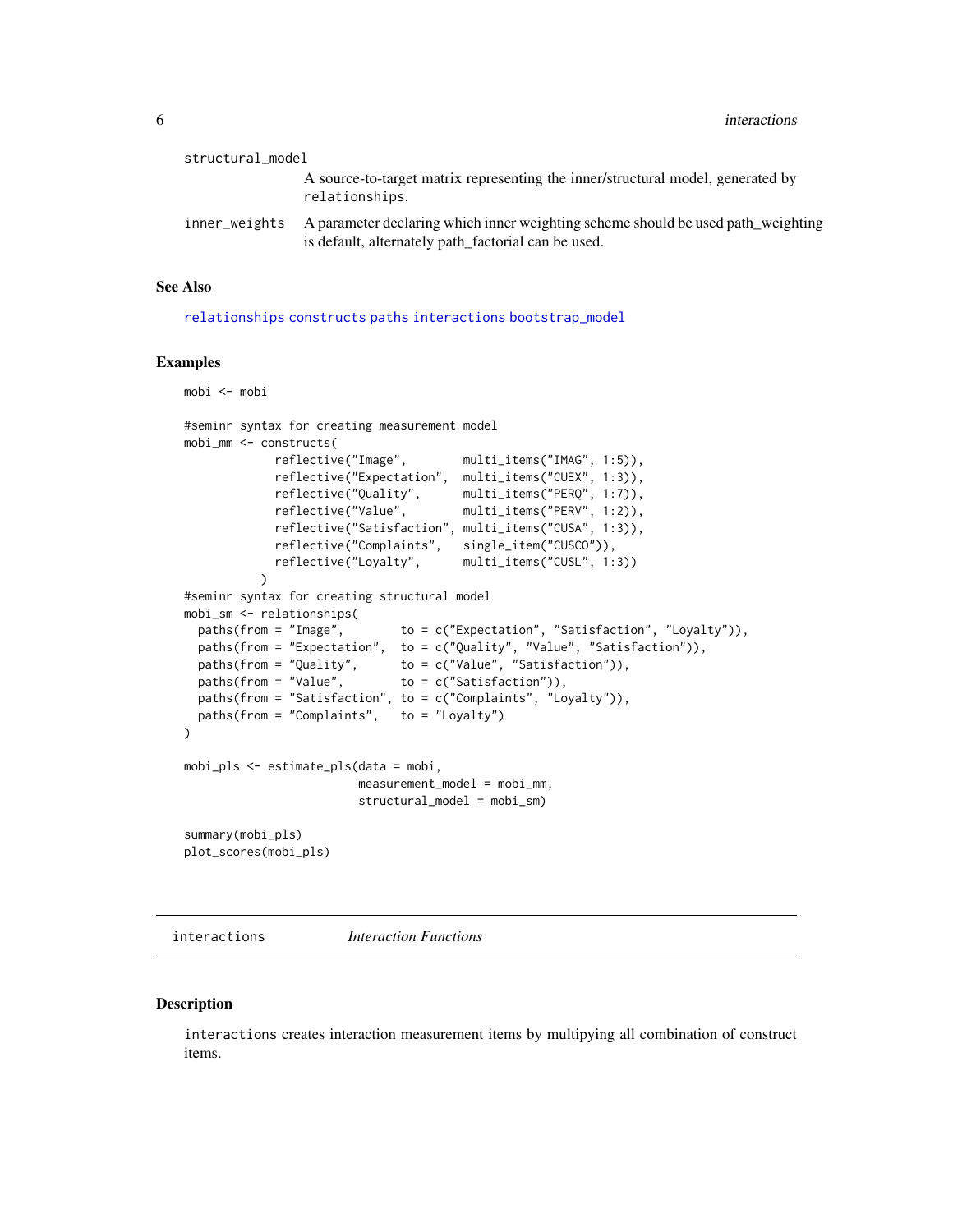#### <span id="page-6-0"></span>interaction\_ortho 7

#### Usage

interactions(...)

#### Arguments

... Interaction Combinations as generated by the interaction\_scaled or interaction\_ortho methods.

#### Details

This function automatically generates interaction measurement items for a PLS SEM.

#### Examples

```
data(mobi)
# seminr syntax for creating measurement model
mobi_mm <- constructs(
  composite("Image", multi_items("IMAG", 1:5)),
  composite("Expectation", multi_items("CUEX", 1:3)),
  composite("Value", multi_items("PERV", 1:2)),
  composite("Satisfaction", multi_items("CUSA", 1:3))
\mathcal{L}mobi_xm <- interactions(
  interaction_ortho("Image", "Expectation"),
  interaction_ortho("Image", "Value")
\lambda# structural model: note that name of the interactions construct should be
# the names of its two main constructs joined by a '*' in between.
mobi_sm <- relationships(
  paths(to = "Satisfaction",
        from = c("Image", "Expectation", "Value",
                 "Image*Expectation", "Image*Value"))
\mathcal{L}mobi_pls <- estimate_pls(mobi, mobi_mm, mobi_xm, mobi_sm)
summary(mobi_pls)
```
interaction\_ortho interaction\_ortho *creates interaction measurement items by using the orthogonalized approach..*

#### Description

This function automatically generates interaction measurement items for a PLS SEM using the orthogonalized approach..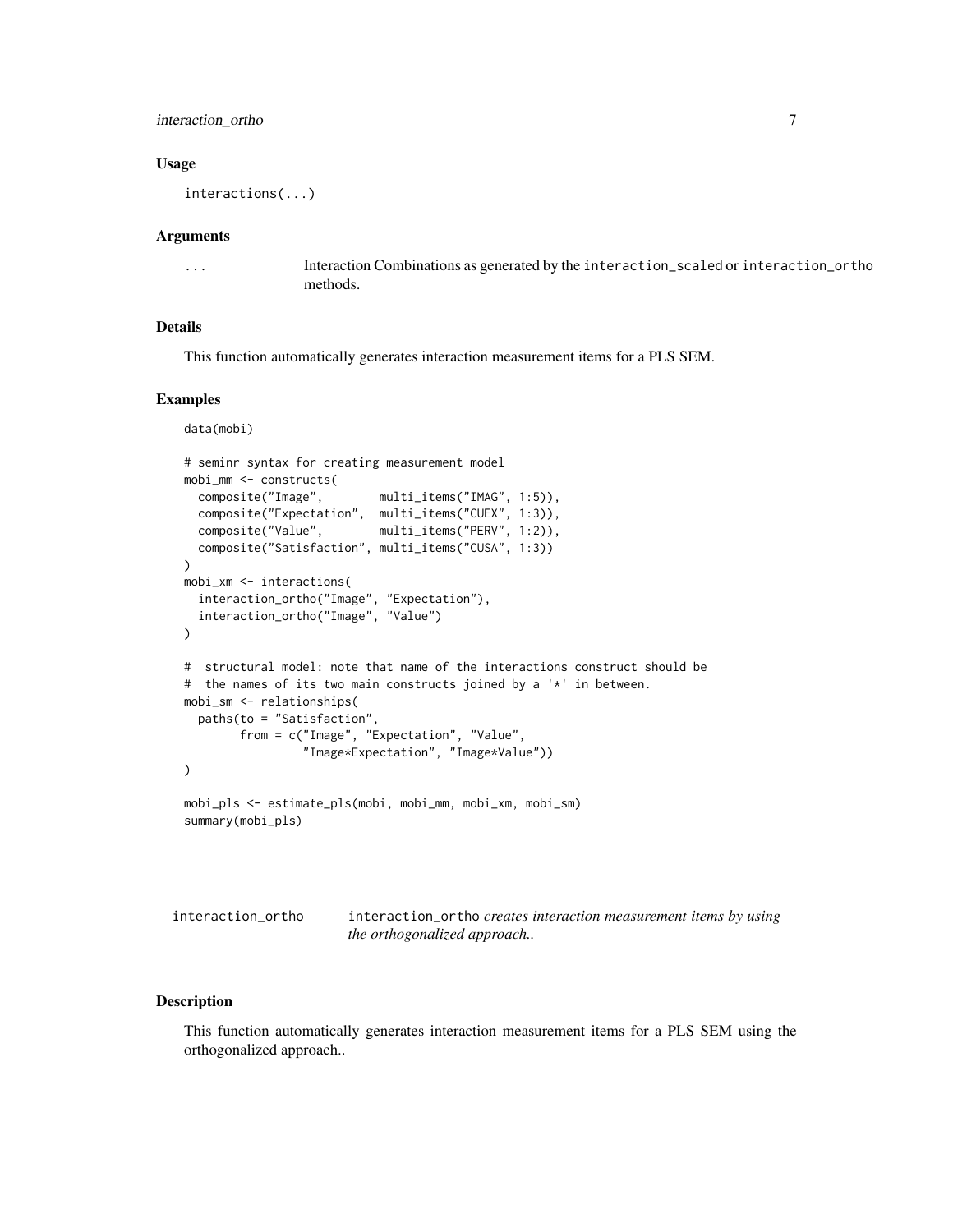```
# orthogonalization approach as per Henseler & CHin (2010):
interaction_ortho(construct1, construct2)
```
#### Arguments

| construct1 | The first construct which is subject to the interaction.  |
|------------|-----------------------------------------------------------|
| construct2 | The second construct which is subject to the interaction. |

#### References

Henseler  $& Chin$  (2010), A comparison of approaches for the analysis of interaction effects between latent variables using partial least squares path modeling. Structural Equation Modeling, 17(1),82- 109.

```
data(mobi)
```

```
# seminr syntax for creating measurement model
mobi_mm <- constructs(
  composite("Image", multi_items("IMAG", 1:5)),
  composite("Expectation", multi_items("CUEX", 1:3)),
  composite("Value", multi_items("PERV", 1:2)),
  composite("Satisfaction", multi_items("CUSA", 1:3))
\lambdamobi_xm <- interactions(
  interaction_ortho("Image", "Expectation"),
  interaction_ortho("Image", "Value")
\lambda# structural model: note that name of the interactions construct should be
# the names of its two main constructs joined by a '*' in between.
mobi_sm <- relationships(
  paths(to = "Satisfaction",
        from = c("Image", "Expectation", "Value",
                 "Image*Expectation", "Image*Value"))
)
mobi_pls <- estimate_pls(mobi, mobi_mm, mobi_xm, mobi_sm)
summary(mobi_pls)
```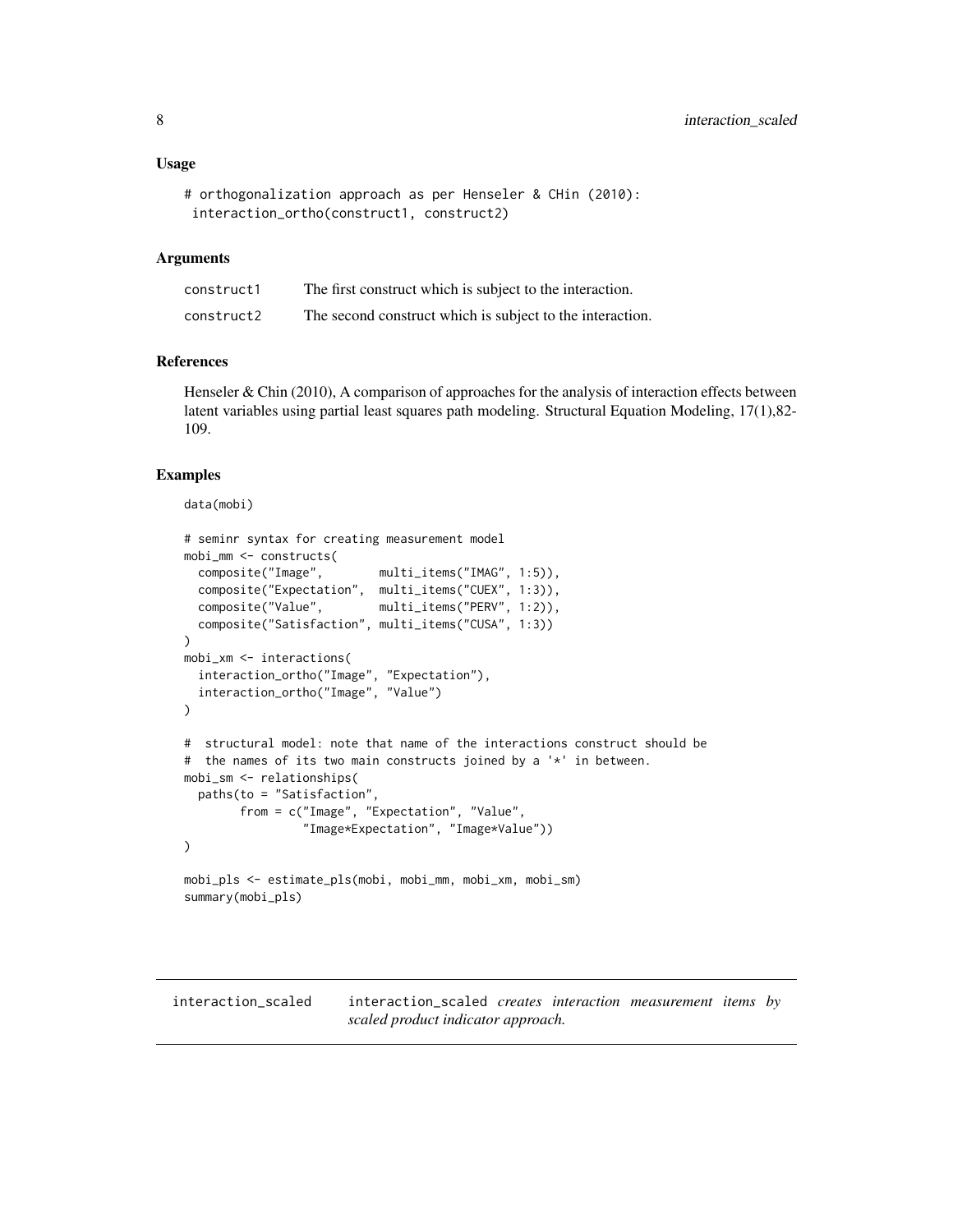This function automatically generates interaction measurement items for a PLS SEM using scaled product indicator approach.

#### Usage

```
# standardized product indicator approach as per Henseler & Chin (2010):
interaction_scaled("construct1", "construct2")
```
#### Arguments

| construct1 | The first construct which is subject to the interaction.  |
|------------|-----------------------------------------------------------|
| construct2 | The second construct which is subject to the interaction. |

#### References

Henseler  $& Chin$  (2010), A comparison of approaches for the analysis of interaction effects between latent variables using partial least squares path modeling. Structural Equation Modeling, 17(1),82- 109.

#### Examples

data(mobi)

```
# seminr syntax for creating measurement model
mobi_mm <- constructs(
  composite("Image", multi_items("IMAG", 1:5)),
  composite("Expectation", multi_items("CUEX", 1:3)),
  composite("Value", multi_items("PERV", 1:2)),
  composite("Satisfaction", multi_items("CUSA", 1:3))
\lambdamobi_xm <- interactions(
  interaction_scaled("Image", "Expectation"),
  interaction_scaled("Image", "Value")
)
# structural model: note that name of the interactions construct should be
# the names of its two main constructs joined by a '*' in between.
mobi_sm <- relationships(
  paths(to = "Satisfaction",
        from = c("Image", "Expectation", "Value",
                 "Image*Expectation", "Image*Value"))
\mathcal{L}mobi_pls <- estimate_pls(mobi, mobi_mm, mobi_xm, mobi_sm)
```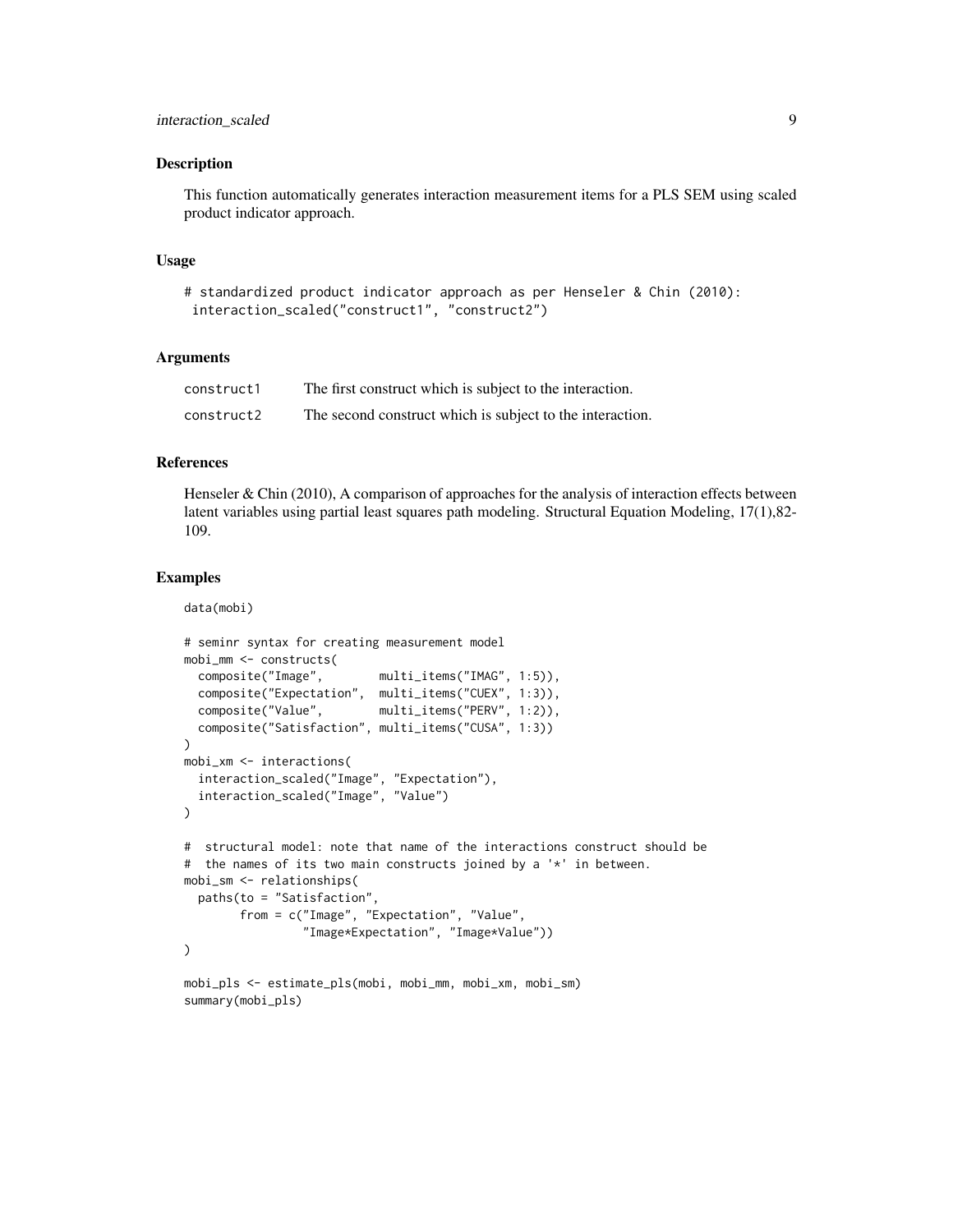<span id="page-9-0"></span>The data set is used as measurement instrument for the european customer satisfaction index (ECSI) adapted to the mobile phone market, see Tenenhaus et al. (2005).

#### Usage

mobi

#### Format

A data frame with 250 rows and 24 variables:

- CUEX1 Expectations for the overall quality of "your mobile phone provider" at the moment you became customer of this provider
- CUEX2 Expectations for "your mobile phone provider" to provide products and services to meet your personal need
- CUEX3 How often did you expect that things could go wrong at "your mobile phone provider
- CUSA1 Overall satisfaction
- CUSA2 Fulfillment of expectations
- CUSA3 How well do you think "your mobile phone provider" compares with your ideal mobile phone provider?
- CUSCO You complained about "your mobile phone provider" last year. How well, or poorly, was your most recent complaint handled or You did not complain about "your mobile phone provider" last year. Imagine you have to complain to "your mobile phone rovider" because of a bad quality of service or product. To what extent do you think that "your mobile phone provider" will care about your complaint?
- CUSL1 If you would need to choose a new mobile phone provider how likely is it that you would choose "your provider" again?
- CUSL2 Let us now suppose that other mobile phone providers decide to lower their fees and prices, but "your mobile phone provider" stays at the same level as today. At which level of difference (in percentage) would you choose another mobile phone provider?
- CUSL3 If a friend or colleague asks you for advice, how likely is it that you would recommend "your mobile phone provider"?
- IMAG1 It can be trusted what it says and does
- IMAG2 It is stable and firmly established
- IMAG3 It has a social contribution to society
- IMAG4 It is concerned with customers
- IMAG5 It is innovative and forward looking
- PERQ1 Overall perceived quality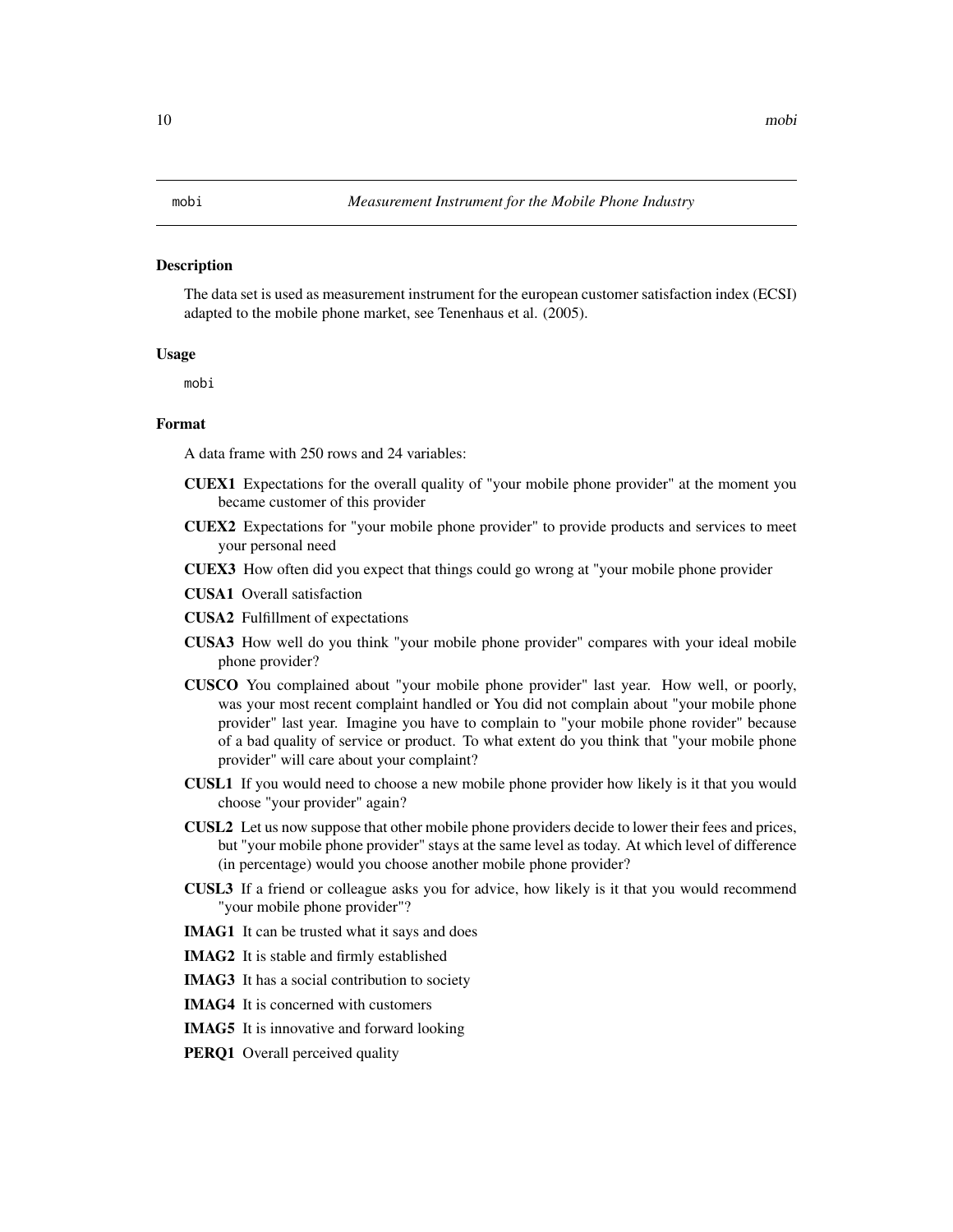#### <span id="page-10-0"></span> $\Box$  11 mode\_A  $\Box$

PERQ2 Technical quality of the network PERQ3 Customer service and personal advice offered PERQ4 Quality of the services you use PERQ5 Range of services and products offered PERQ6 Reliability and accuracy of the products and services provided PERQ7 Clarity and transparency of information provided **PERV1** Given the quality of the products and services offered by "your mobile phone provider" how would you rate the fees and prices that you pay for them?

PERV2 Given the fees and prices that you pay for "your mobile phone provider" how would you rate the quality of the products and services offered by "your mobile phone provider"?

#### Details

The data frame mobi contains the observed data for the model specified by ECSImobi.

#### References

Tenenhaus, M., V. E. Vinzi, Y.-M. Chatelin, and C. Lauro (2005) PLS path modeling. Computational Statistics & Data Analysis 48, 159-205.

#### Examples

data("mobi")

mode\_A *Outer weighting scheme functions to estimate construct weighting.*

#### **Description**

mode\_A, correlation\_weights and mode\_B, regression\_weights specify the outer weighting scheme to be used in the estimation of the construct weights and score.

#### Usage

```
mode_A(mmMatrix, i, normData, construct_scores)
```
#### Arguments

| mmMatrix                     | is the measurement_model - a source-to-target matrix representing the measure-<br>ment model, generated by constructs. |
|------------------------------|------------------------------------------------------------------------------------------------------------------------|
| i                            | is the name of the construct to be estimated.                                                                          |
| normData<br>construct_scores | is the dataframe of the normalized item data.                                                                          |
|                              | is the matrix of construct scores generated by simplePLS.                                                              |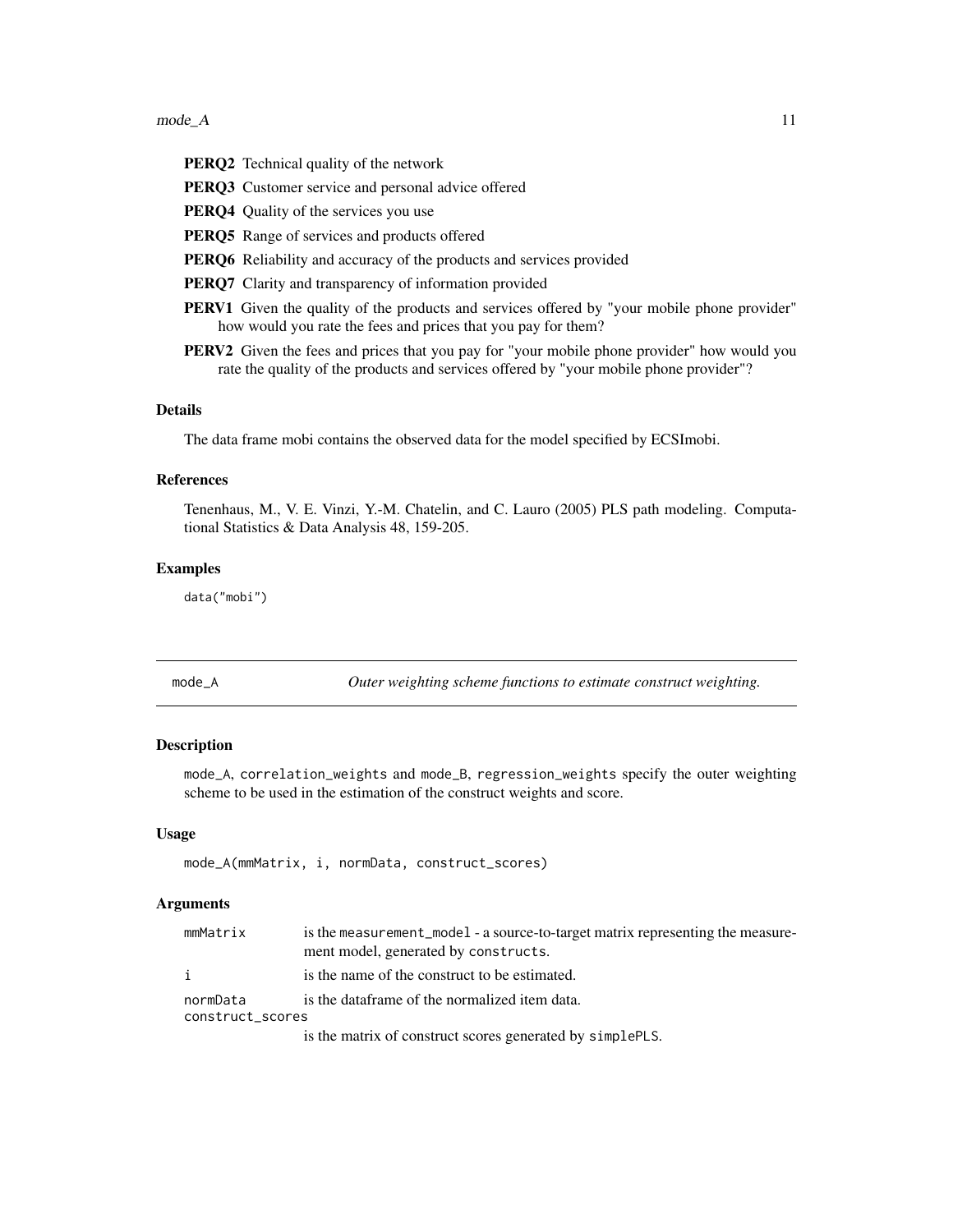<span id="page-11-0"></span>

mode\_A, correlation\_weights and mode\_B, regression\_weights specify the outer weighting scheme to be used in the estimation of the construct weights and score.

#### Usage

mode\_B(mmMatrix, i, normData, construct\_scores)

### Arguments

| mmMatrix                     | is the measurement_model - a source-to-target matrix representing the measure-<br>ment model, generated by constructs. |
|------------------------------|------------------------------------------------------------------------------------------------------------------------|
| i.                           | is the name of the construct to be estimated.                                                                          |
| normData<br>construct_scores | is the dataframe of the normalized item data.                                                                          |
|                              | is the matrix of construct scores generated by simplePLS.                                                              |

<span id="page-11-1"></span>

| multi_items | Multi-items measurement model specification |  |
|-------------|---------------------------------------------|--|
|-------------|---------------------------------------------|--|

#### Description

multi\_items creates a vector of measurment names given the item prefix and number range.

#### Usage

```
multi_items(item_name, item_numbers, ...)
```
#### Arguments

| item name    | Prefix name of items                        |
|--------------|---------------------------------------------|
| item numbers | The range of number suffixews for the items |
| $\cdots$     | Additional Item names and nubers            |

### See Also

See [single\\_item](#page-19-1)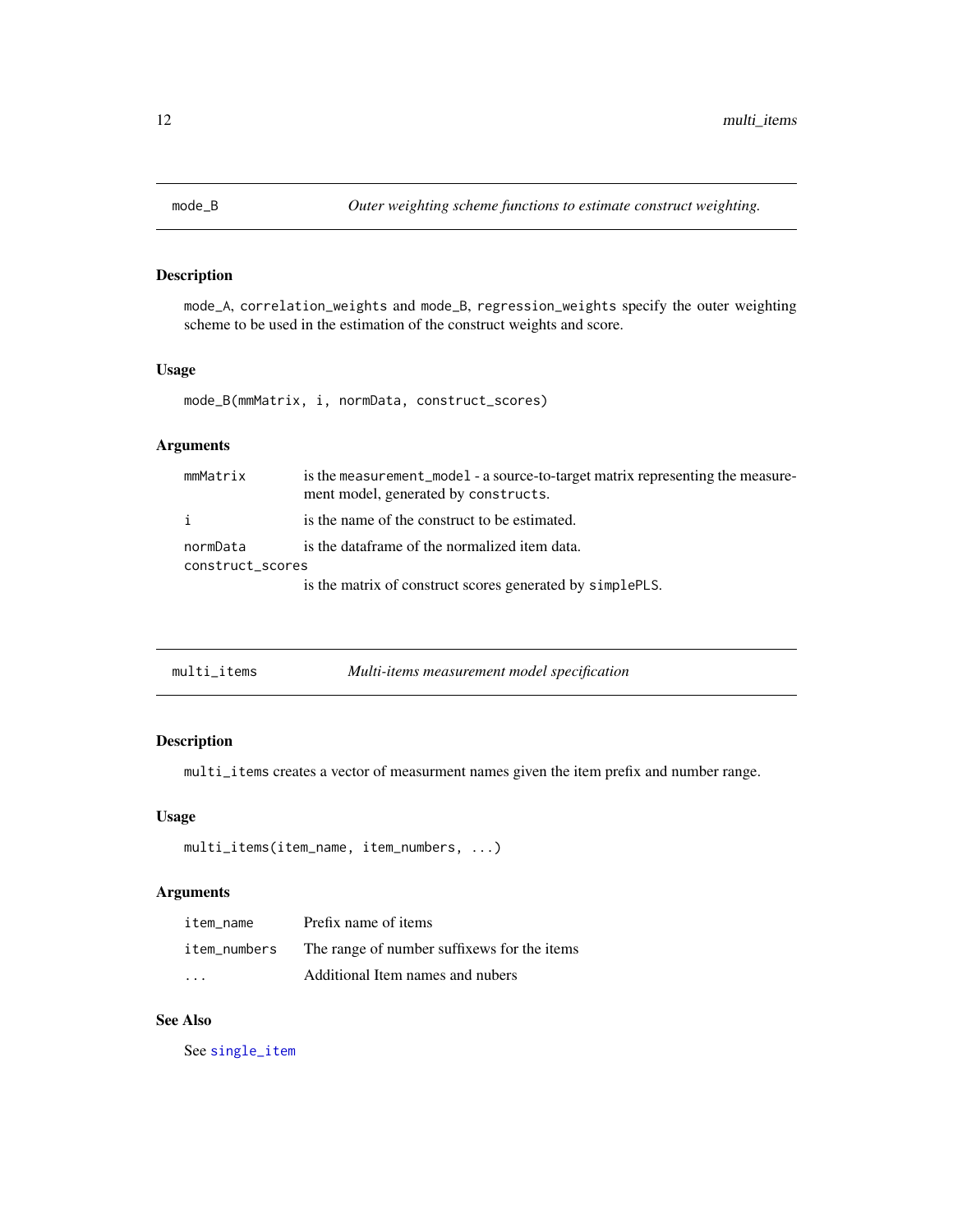<span id="page-12-0"></span>path\_factorial 13

#### Examples

```
mobi_mm <- constructs(
 composite("Image", multi_items("IMAG", 1:5), weights = correlation_weights),
 composite("Expectation", multi_items("CUEX", 1:3), weights = mode_A),
 composite("Quality", multi_items("PERQ", 1:7), weights = regression_weights),
 composite("Value", multi_items("PERV", 1:2), weights = mode_B)
\lambda
```
path\_factorial *Inner weighting scheme functions to estimate inner paths matrix*

#### Description

path\_factorial and path\_weighting specify the inner weighting scheme to be used in the estimation of the inner paths matrix

#### Usage

```
path_factorial(smMatrix,construct_scores, dependant, paths_matrix)
```
#### Arguments

| smMatrix         | is the structural_model - a source-to-target matrix representing the inner/structural<br>model, generated by relationships. |
|------------------|-----------------------------------------------------------------------------------------------------------------------------|
| construct_scores |                                                                                                                             |
|                  | is the matrix of construct scores generated by simplePLS.                                                                   |
| dependant        | is the vector of dependant constructs in the model.                                                                         |
| paths_matrix     | is the matrix of estimated path coefficients estimated by simplePLS.                                                        |

#### References

Lohmoller, J.-B. (1989). Latent variables path modeling with partial least squares. Heidelberg, Germany: Physica- Verlag.

path\_weighting *Inner weighting scheme functions to estimate inner paths matrix*

#### Description

path\_factorial and path\_weighting specify the inner weighting scheme to be used in the estimation of the inner paths matrix

#### Usage

```
path_weighting(smMatrix,construct_scores, dependant, paths_matrix)
```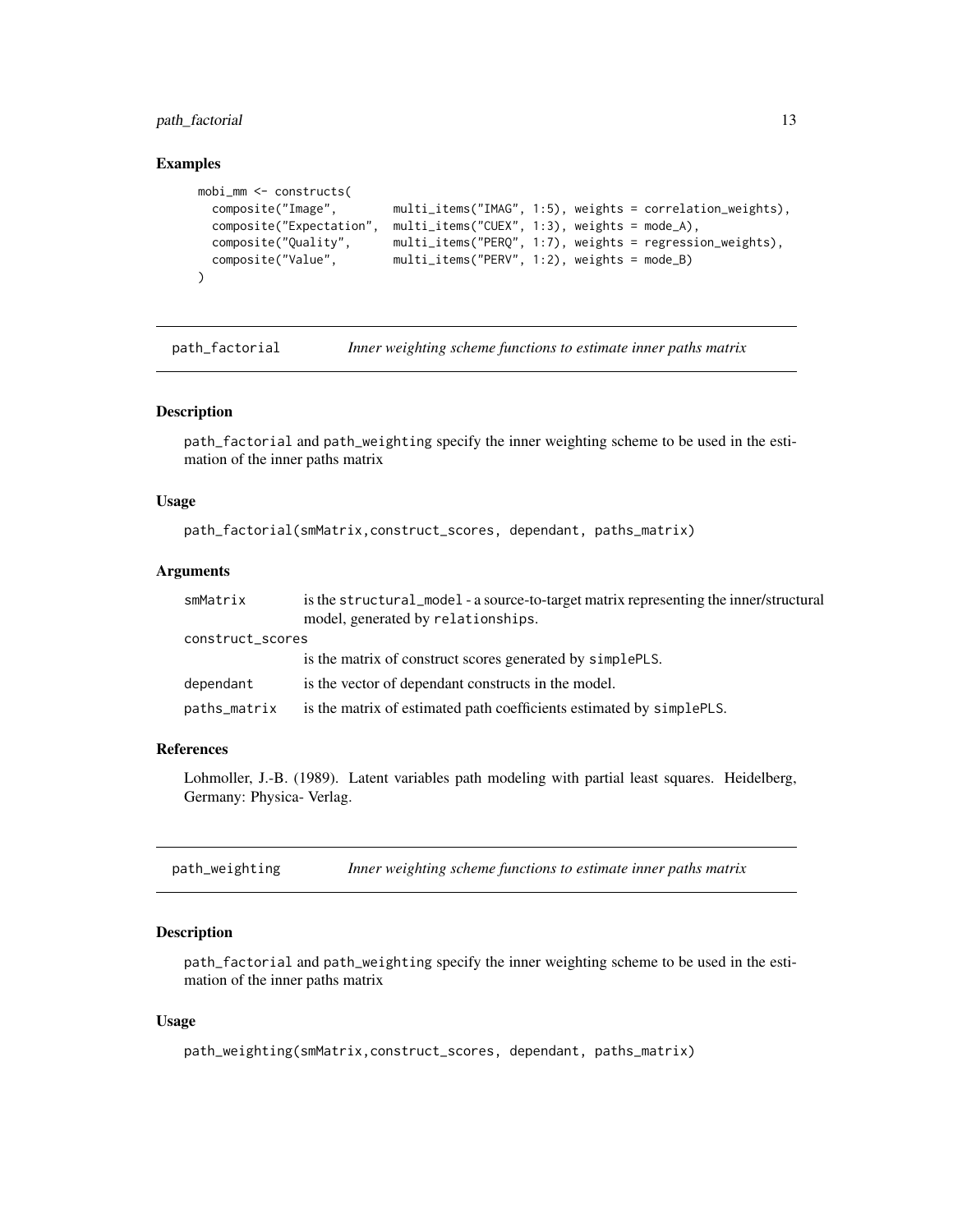#### <span id="page-13-0"></span>Arguments

| smMatrix         | is the structural_model - a source-to-target matrix representing the inner/structural<br>model, generated by relationships. |  |
|------------------|-----------------------------------------------------------------------------------------------------------------------------|--|
| construct_scores |                                                                                                                             |  |
|                  | is the matrix of construct scores generated by simplePLS.                                                                   |  |
| dependant        | is the vector of dependant constructs in the model.                                                                         |  |
| paths_matrix     | is the matrix of estimated path coefficients estimated by simplePLS.                                                        |  |
|                  |                                                                                                                             |  |

#### References

Lohmoller, J.B. (1989). Latent variables path modeling with partial least squares. Heidelberg, Germany: Physica-Verlag.

PLSc *seminr PLSc Function*

#### Description

The PLSc function calculates the consistent PLS path coefficients and loadings for a commonfactor model. It returns a seminr\_model containing the adjusted and consistent path coefficients and loadings for common-factor models and composite models.

#### Usage

```
PLSc(seminr_model)
```
#### Arguments

seminr\_model A seminr\_model containing the estimated seminr model.

#### References

Dijkstra, T. K., & Henseler, J. (2015). Consistent Partial Least Squares Path Modeling, 39(X).

#### See Also

[relationships](#page-15-1) [constructs](#page-3-1) [paths](#page-15-2) [interactions](#page-5-1) [bootstrap\\_model](#page-1-1)

```
mobi <- mobi
```

```
#seminr syntax for creating measurement model
mobi_mm <- constructs(
                                    multi_items("IMAG", 1:5)),
           reflective("Expectation", multi_items("CUEX", 1:3)),
            reflective("Quality", multi_items("PERQ", 1:7)),
            reflective("Value", multi_items("PERV", 1:2)),
```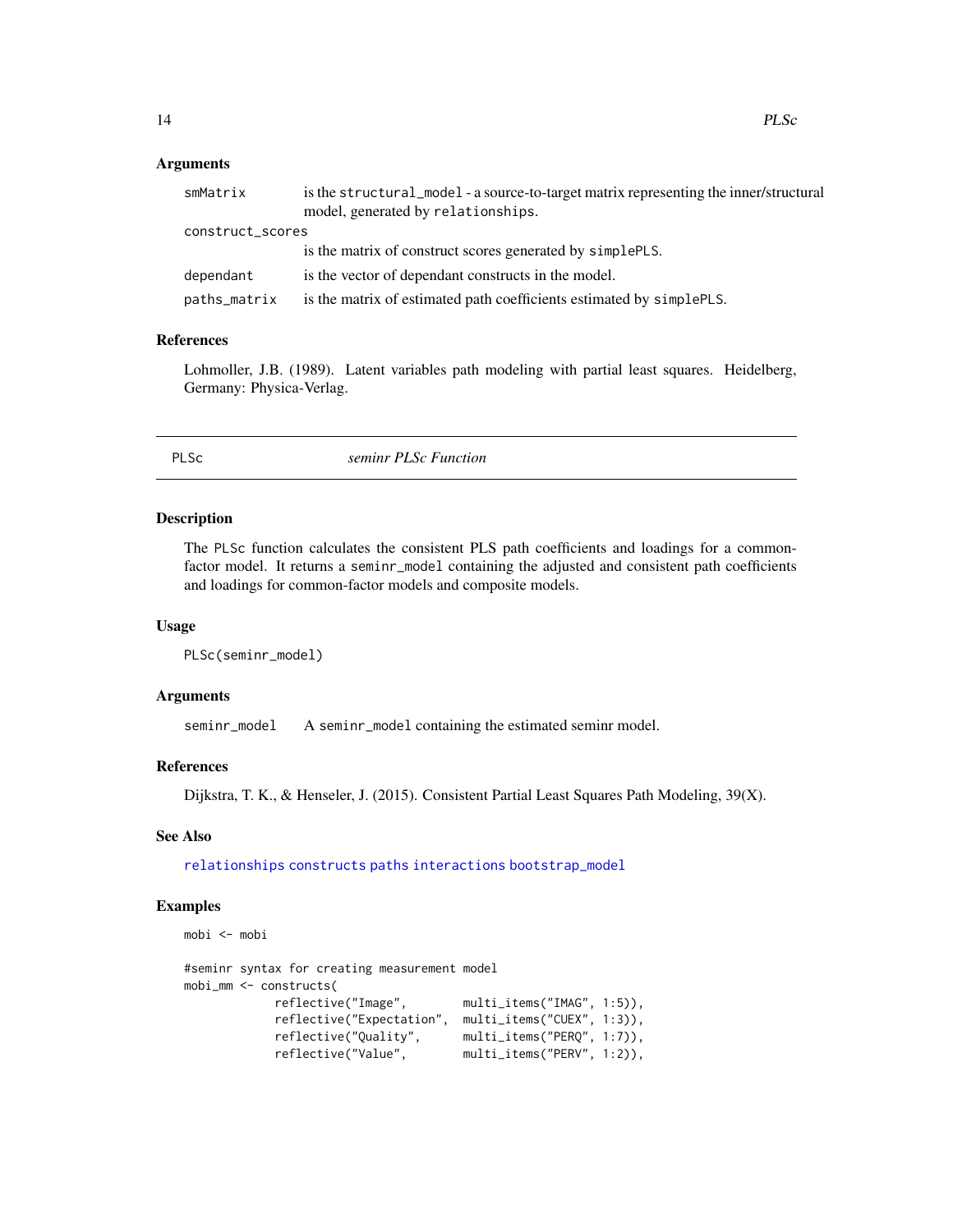<span id="page-14-0"></span>reflective the state of the state of the state of the state of the state of the state of the state of the state of the state of the state of the state of the state of the state of the state of the state of the state of the

```
reflective("Satisfaction", multi_items("CUSA", 1:3)),
            reflective("Complaints", single_item("CUSCO")),
            reflective("Loyalty", multi_items("CUSL", 1:3))
          \lambda#seminr syntax for creating structural model
mobi_sm <- relationships(
 paths(from = "Image", to = c("Expectation", "Satisfaction", "Loyalty")),
 paths(from = "Expectation", to = c("Quality", "Value", "Satisfaction")),
  paths(from = "Quality", to = c("Value", "Satisfaction")),
  paths(from = "Value", \tto = c("Satisfaction")),
 paths(from = "Satisfaction", to = c("Complaints", "Loyalty")),
 paths(from = "Complaints", to = "Loyalty")
)
seminr_model <- estimate_pls(data = mobi,
                            measurement_model = mobi_mm,
                            structural_model = mobi_sm)
PLSc(seminr_model)
```
<span id="page-14-1"></span>reflective *Reflective construct measurement model specification*

#### **Description**

reflective creates the reflective measurement model matrix for a specific common-factor, specifying the relevant items of the construct and assigning the relationship of reflective. By definition this construct will be estimated by PLS consistent.

#### Usage

reflective(construct\_name, item\_names)

#### Arguments

construct\_name of construct item\_names returned by the multi\_items or single\_item functions

#### Details

This function conveniently maps reflectively defined measurement items to a construct and is estimated using PLS consistent.

#### See Also

See [composite](#page-2-1), [constructs](#page-3-1)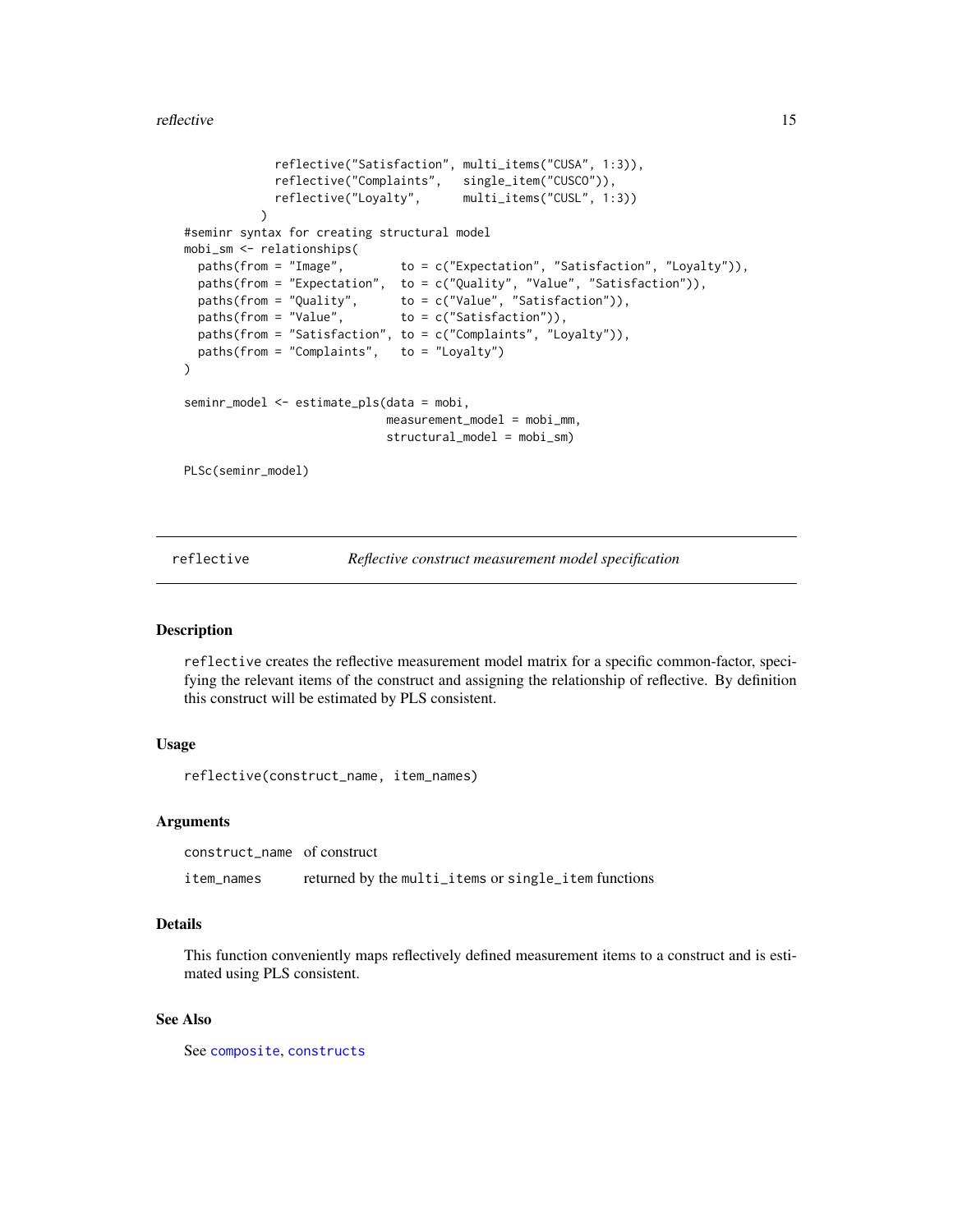#### Examples

```
mobi_mm <- constructs(
 reflective("Image", multi_items("IMAG", 1:5)),
 reflective("Expectation", multi_items("CUEX", 1:3)),
 reflective("Quality", multi_items("PERQ", 1:7)),
 reflective("Value", multi_items("PERV", 1:2)),
 reflective("Satisfaction", multi_items("CUSA", 1:3)),
  reflective("Complaints", single_item("CUSCO")),
  reflective("Loyalty", multi_items("CUSL", 1:3))
)
```
<span id="page-15-1"></span>relationships *Structural specification functions for seminr package*

#### <span id="page-15-2"></span>Description

paths creates the structural paths of a PLS SEM model and relationships generates the matrix of paths for use by PLS modelling packages such as semPLS and simplePLS.

#### Usage

relationships(...)

paths(from,to)

#### Arguments

| $\ddots$ | A comma separated list of all the structural relationships in the the model. These<br>paths take the form (from $= c$ construct_name), to $= c$ (construct_name)). |
|----------|--------------------------------------------------------------------------------------------------------------------------------------------------------------------|
| to       | The destination construct of a structural path                                                                                                                     |
| from     | The source construct of a structural path                                                                                                                          |
| paths    | The function paths that specifies the source and destination constructs for each<br>of the model's structural paths.                                               |

```
mobi_sm <- relationships(
          paths(from = "Image", to = c("Expectation", "Satisfaction", "Loyalty")),
            paths(from = "Expectation", to = c("Quality", "Value", "Satisfaction")),
            paths(from = "Quality", to = c("Value", "Satisfaction")),
            paths(from = "Value", to = c("Satisfaction")),
            paths(from = "Satisfaction", to = c("Complaints", "Loyalty")),
            paths(from = "Complaints", to = "Loyalty")
          )
```
<span id="page-15-0"></span>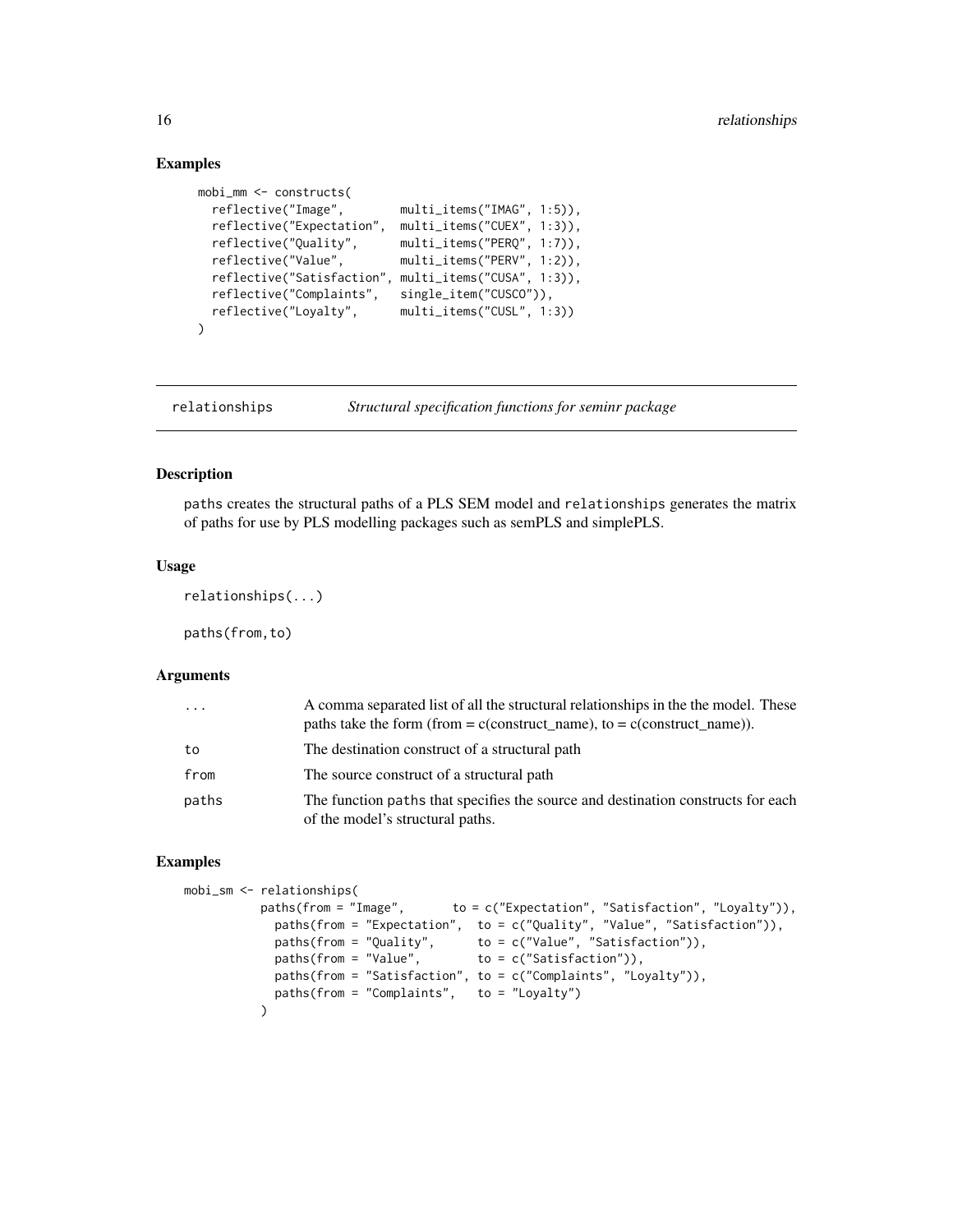<span id="page-16-0"></span>

report\_paths generates an easy to read table reporting path coefficients and R2 values for endogenous constructs.plot\_scores generates a scatterplot matrix of each construct's scores against every other construct's scores.

#### Usage

```
report_paths(seminr_model, digits=3)
```
plot\_scores(seminr\_model, constructs=NULL)

#### Arguments

| seminr_model | The PLS model estimated by simplePLS seminr. The estimated model returned<br>by the estimate_pls or bootstrap_model methods. |
|--------------|------------------------------------------------------------------------------------------------------------------------------|
| digits       | A numeric minimum number of significant digits. If not specified, default is<br>"2".                                         |
| constructs   | a list indicating which constructs to report. If not specified, all constructs are<br>graphed and returned.                  |

#### Details

These functions generate an easy to read table reporting path coefficients and R2 values for endogenous constructs or a scatterplot matrix of construct scores.

```
data(mobi)
```

```
# seminr syntax for creating measurement model
mobi_mm <- constructs(
 composite("Image", multi_items("IMAG", 1:5)),
 composite("Expectation", multi_items("CUEX", 1:3)),
 composite("Value", multi_items("PERV", 1:2)),
 composite("Satisfaction", multi_items("CUSA", 1:3))
)
# structural model: note that name of the interactions construct should be
# the names of its two main constructs joined by a '.' in between.
mobi_sm <- relationships(
 paths(to = "Satisfaction",
       from = c("Image", "Expectation", "Value"))
)
```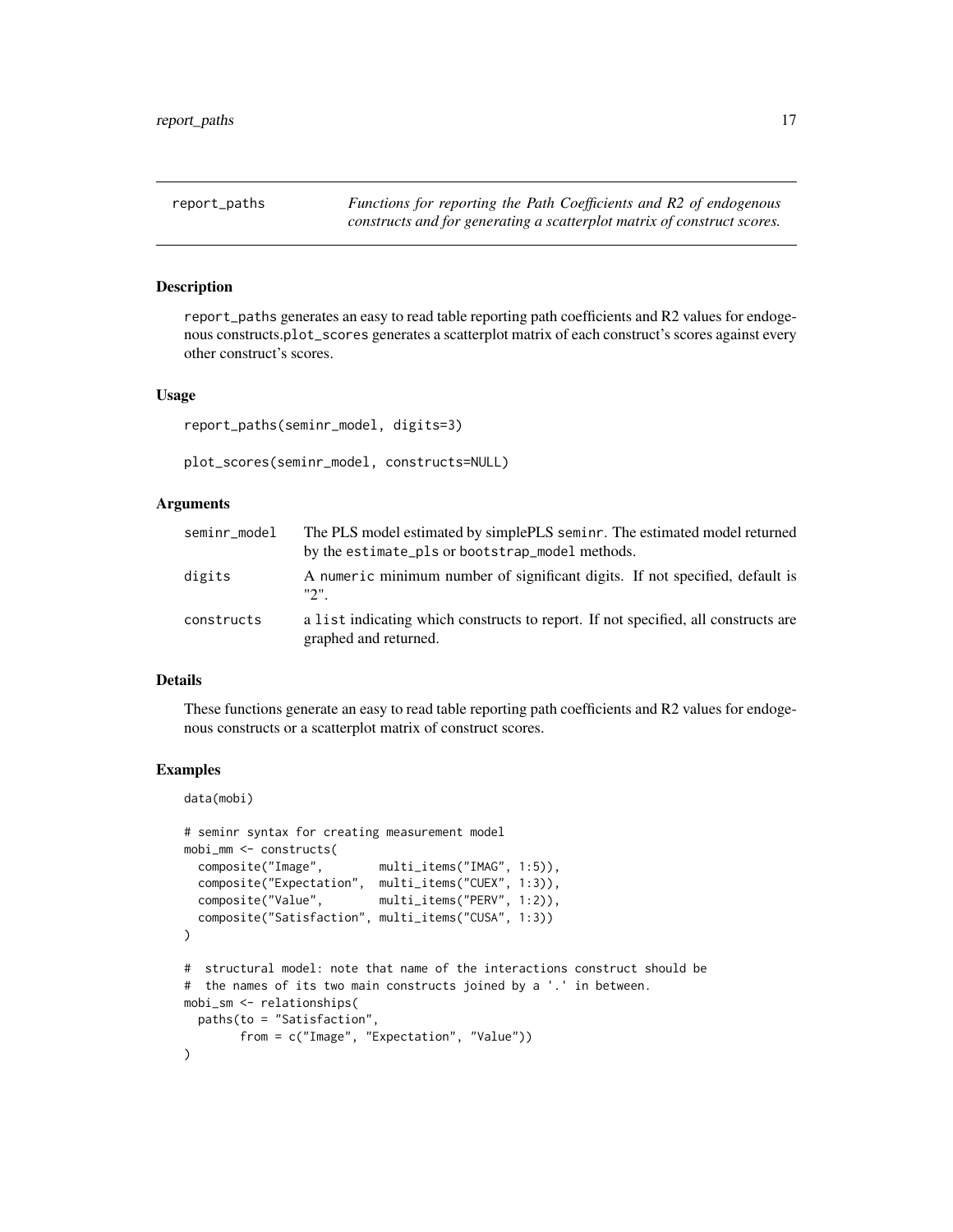```
mobi_pls <- estimate_pls(mobi, measurement_model = mobi_mm, structural_model = mobi_sm)
report_paths(mobi_pls)
plot_scores(mobi_pls)
```
rho\_A *seminr rho\_A Function*

#### Description

The rho\_A function calculates the rho\_A reliability indices for each construct. For formative constructs, the index is set to 1.

#### Usage

rho\_A(seminr\_model)

#### Arguments

seminr\_model A seminr\_model containing the estimated seminr model.

#### References

Dijkstra, T. K., & Henseler, J. (2015). Consistent Partial Least Squares Path Modeling, 39(X).

#### See Also

[relationships](#page-15-1) [constructs](#page-3-1) [paths](#page-15-2) [interactions](#page-5-1) [bootstrap\\_model](#page-1-1)

```
#seminr syntax for creating measurement model
mobi_mm <- constructs(
             reflective("Image", multi_items("IMAG", 1:5)),
             reflective("Expectation", multi_items("CUEX", 1:3)),
             reflective("Quality", multi_items("PERQ", 1:7)),
             reflective("Value", multi_items("PERV", 1:2)),
             reflective("Satisfaction", multi_items("CUSA", 1:3)),
             reflective("Complaints", single_item("CUSCO")),
             reflective("Loyalty", multi_items("CUSL", 1:3))
           \lambda#seminr syntax for creating structural model
mobi_sm <- relationships(
 paths(from = "Image", to = c("Expectation", "Satisfaction", "Loyalty")),
 paths(from = "Expectation", to = c("Quality", "Value", "Satisfaction")), paths(from = "Quality", to = c("Value", "Satisfaction")),
                               to = c("Value", "Satisfaction")),
 paths(from = "Value", \qquad \qquad \text{to = c("Satisfactor")),
 paths(from = "Satisfaction", to = c("Complaints", "Loyalty")),
 paths(from = "Complaints", to = "Loyalty")
```
<span id="page-17-0"></span>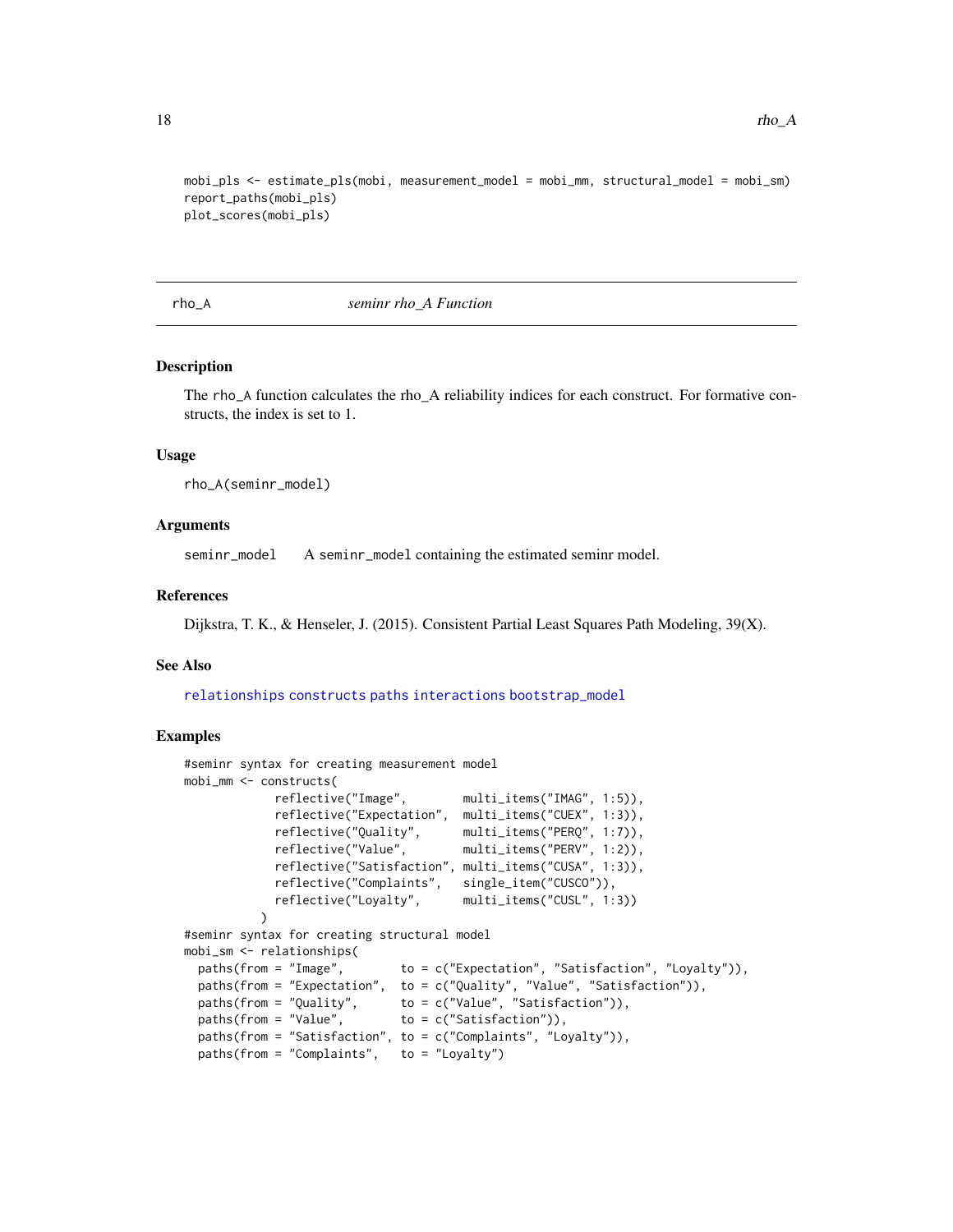#### <span id="page-18-0"></span>simplePLS 19

```
\overline{)}mobi_pls <- estimate_pls(data = mobi,
                              measurement_model = mobi_mm,
                              structural_model = mobi_sm)
```
rho\_A(mobi\_pls)

simplePLS *seminr simplePLS Function*

#### Description

The seminr package provides a natural syntax for researchers to describe PLS structural equation models. seminr is compatible with simplePLS. simplePLS provides the verb for estimating a pls model.

#### Usage

```
simplePLS(obsData,smMatrix, mmMatrix,inner_weights = path_weighting,
         maxIt=300, stopCriterion=7,measurement_mode_scheme)
```
#### Arguments

| obsData                                                                                | A data frame containing the indicator measurement data.                                                                                 |
|----------------------------------------------------------------------------------------|-----------------------------------------------------------------------------------------------------------------------------------------|
| smMatrix                                                                               | A source-to-target matrix representing the inner/structural model, generated by<br>relationships.                                       |
| mmMatrix                                                                               | A source-to-target matrix representing the outer/measurement model, generated<br>by constructs.                                         |
| inner_weights                                                                          | A parameter declaring which inner weighting scheme should be used path_weighting<br>is default, alternately path_factorial can be used. |
| maxIt                                                                                  | The maximum number of iterations to run (default is 300).                                                                               |
| stopCriterion                                                                          | The criterion to stop iterating (default is 7).                                                                                         |
| measurement_mode_scheme<br>A named list of constructs and measurement scheme functions |                                                                                                                                         |

#### See Also

[relationships](#page-15-1) [constructs](#page-3-1) [paths](#page-15-2) [interactions](#page-5-1) [estimate\\_pls](#page-4-1) [bootstrap\\_model](#page-1-1)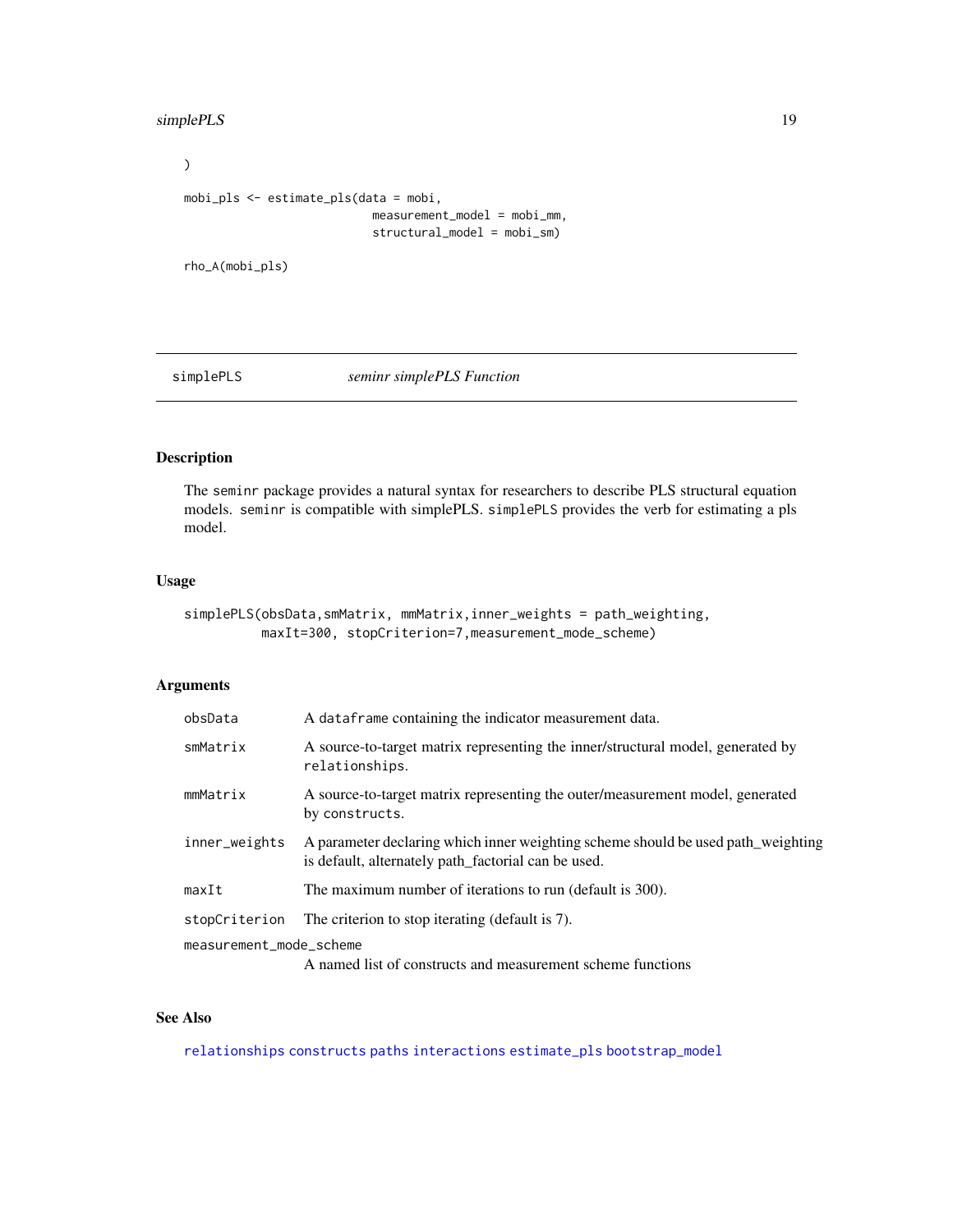#### Examples

```
#seminr syntax for creating measurement model
mobi_mm <- constructs(
            reflective("Image", multi_items("IMAG", 1:5)),
            reflective("Expectation", multi_items("CUEX", 1:3)),
            reflective("Quality", multi_items("PERQ", 1:7)),
            reflective("Value", multi_items("PERV", 1:2)),
            reflective("Satisfaction", multi_items("CUSA", 1:3)),
            reflective("Complaints", single_item("CUSCO")),
            reflective("Loyalty", multi_items("CUSL", 1:3))
          \lambda#seminr syntax for creating structural model
mobi_sm <- relationships(
 paths(from = "Image", to = c("Expectation", "Satisfaction", "Loyalty")),
 paths(from = "Expectation", to = c("Quality", "Value", "Satisfaction")),
  paths(from = "Quality", to = c("Value", "Satisfaction")),
  paths(from = "Value", to = c("Satisfaction")),
 paths(from = "Satisfaction", to = c("Complaints", "Loyalty")),
 paths(from = "Complaints", to = "Loyalty")
)
mobi_pls <- estimate_pls(data = mobi,
                         measurement_model = mobi_mm,
                          structural_model = mobi_sm)
```
<span id="page-19-1"></span>single\_item *Single-item measurement model specification*

#### Description

single\_item specifies a single item name to be assigned to a construct.

#### Usage

```
single_item(item)
```
#### Arguments

item Name of item

#### See Also

See [multi\\_items](#page-11-1)

<span id="page-19-0"></span>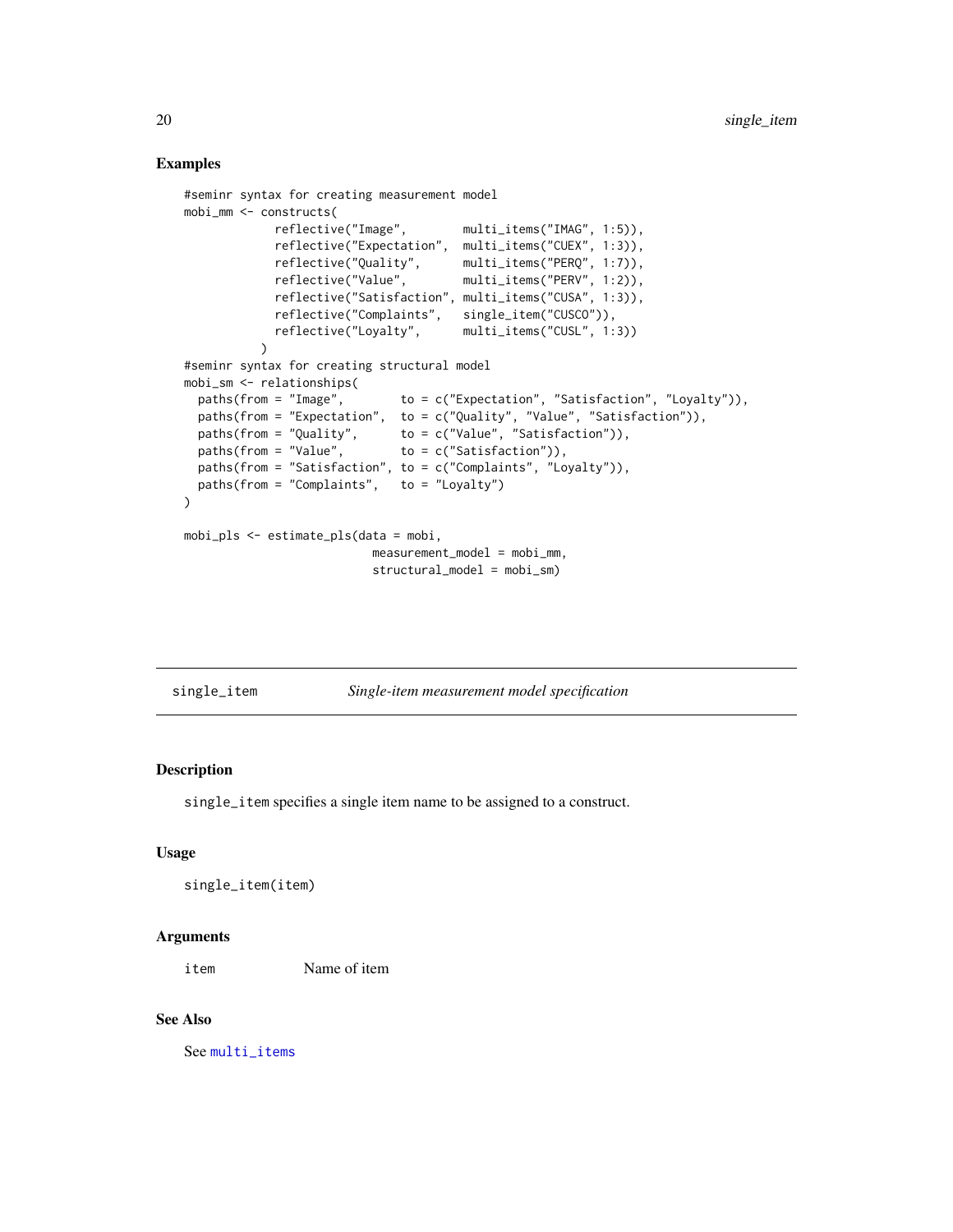#### <span id="page-20-0"></span> $SRMR$  21

#### Examples

```
mobi_mm <- constructs(
 composite("Image", multi_items("IMAG", 1:5), weights = correlation_weights),
 composite("Expectation", multi_items("CUEX", 1:3), weights = mode_A),
 composite("Quality", multi_items("PERQ", 1:7), weights = regression_weights),
 composite("Value", single_item("PERV1"), weights = mode_A)
\lambda
```
SRMR *Function to calculate the SRMR of a model*

#### Description

SRMR calculate the saturated and estimated SRMR of a estimated SEMinR model.

#### Usage

SRMR(seminr\_model)

#### Arguments

seminr\_model is the PLS model estimated by SEMinR to calculate SRMR for.

#### References

Henseler, J., Hubona, G., & Ray, P. A. (2016). Using PLS path modeling in new technology research: updated guidelines. Industrial management & data systems, 116(1), 2-20.